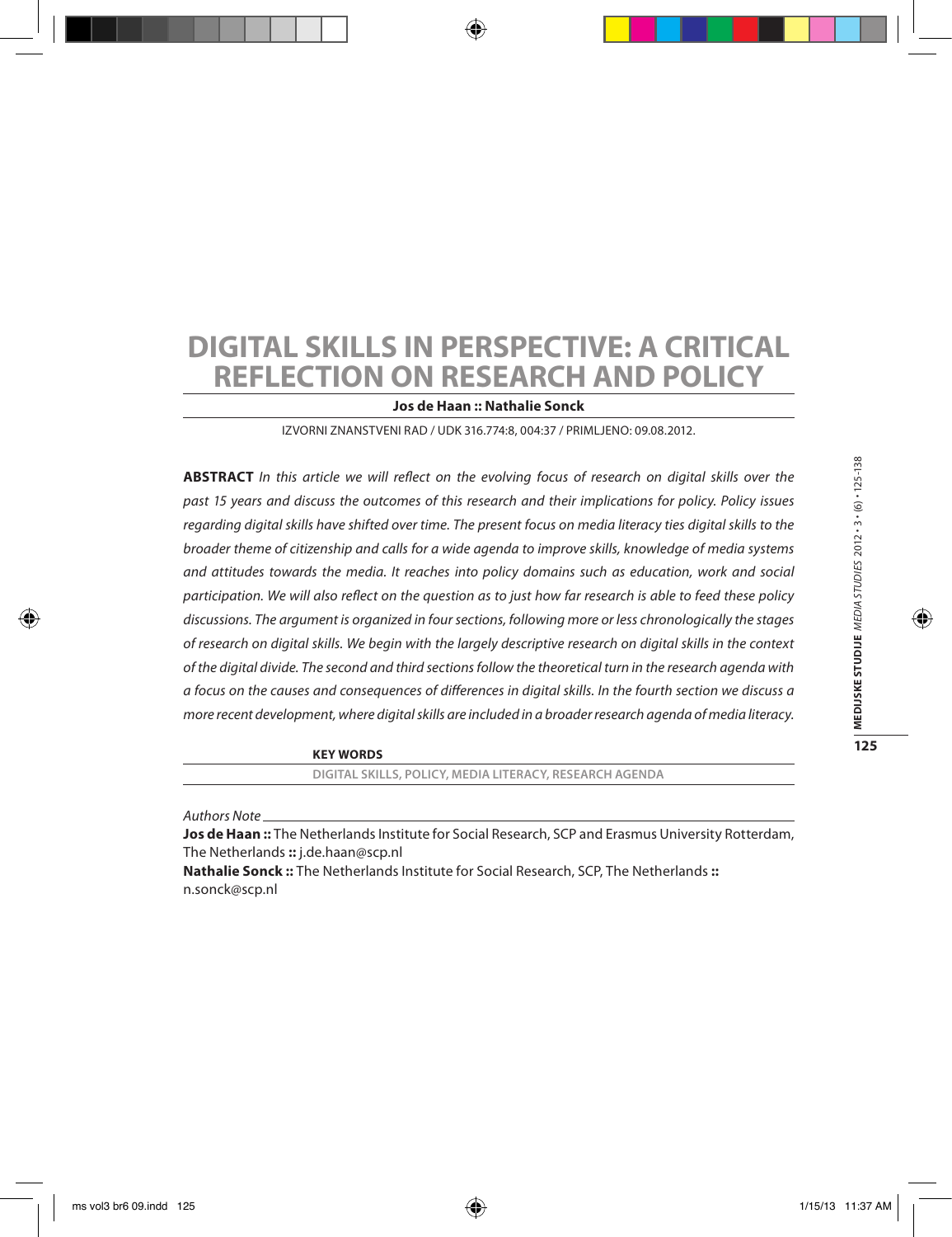The rise of the Internet opened up new opportunities for media use and led to calls for new skills to fully benefit from those opportunities. These digital skills became part of the research agenda in the context of studies on social inequality (digital divide) and the diffusion of innovations. Later research focussed on digital skills as a mediating factor between Internet use and its positive and negative outcomes. Questions were raised as to whether more skills would expand the personal, social or educational benefits on the one hand and curtail the negative consequences associated with Internet use on the other hand. With the growth of online information, the ongoing convergence of media and the rise of computers in schools the study of digital skills became part of a wider research agenda, that of media literacy. In this article we will give a historical account and a critical reflection of the research on digital skills and conclude with placing the issue of digital skills in the European perspective of media literacy.

The context of research on digital skills inspired specific questions, highlighting some aspects and neglecting others. This research focus was linked with certain policy concerns and in turn had implications for the further development of policy. Research on the digital divide, for example, started with questions on the control of basic skills. How to make sure people are not excluded from life in an information society? Research on both the educational impact and on skills as a part of media literacy stresses the importance of information skills. Which information skills need to be taught at school and how can school work benefit from media literate students?

In this article we will reflect on the evolving focus of research on digital skills over the past 15 years and discuss the outcomes of this research and their implications for policy. Policy issues concerning digital skills have shifted over time. In the late 1990s, mostly inspired by American studies such as the National Telecommunication and Information Administration's *Falling through the Net* (NTIA,1999), European policy makers expressed concerns about a lasting digital divide. Digital skills became part of a wider e-inclusion agenda. Over time we witnessed a further proliferation of policy issues connected to an ongoing specification of skills types and far-reaching discussions on the implications of mastering digital skills. The present focus on media literacy ties digital skills to the broader theme of citizenship and calls for a wide agenda of improving skills, knowledge of media systems and attitudes towards the media. It reaches into policy domains such as education, work and social participation. We will also reflect on the question as to just how far research is able to feed these policy discussions.

The argument is organized in four sections following more or less chronologically the stages of research on digital skills. We begin with the largely descriptive research on digital skills in the context of the digital divide. The second and third sections follow the theoretical turn in the research agenda with a focus on the causes and consequences of differences in digital skills. In the fourth section we discuss a more recent development where digital skills are included in the broader research agenda of media literacy.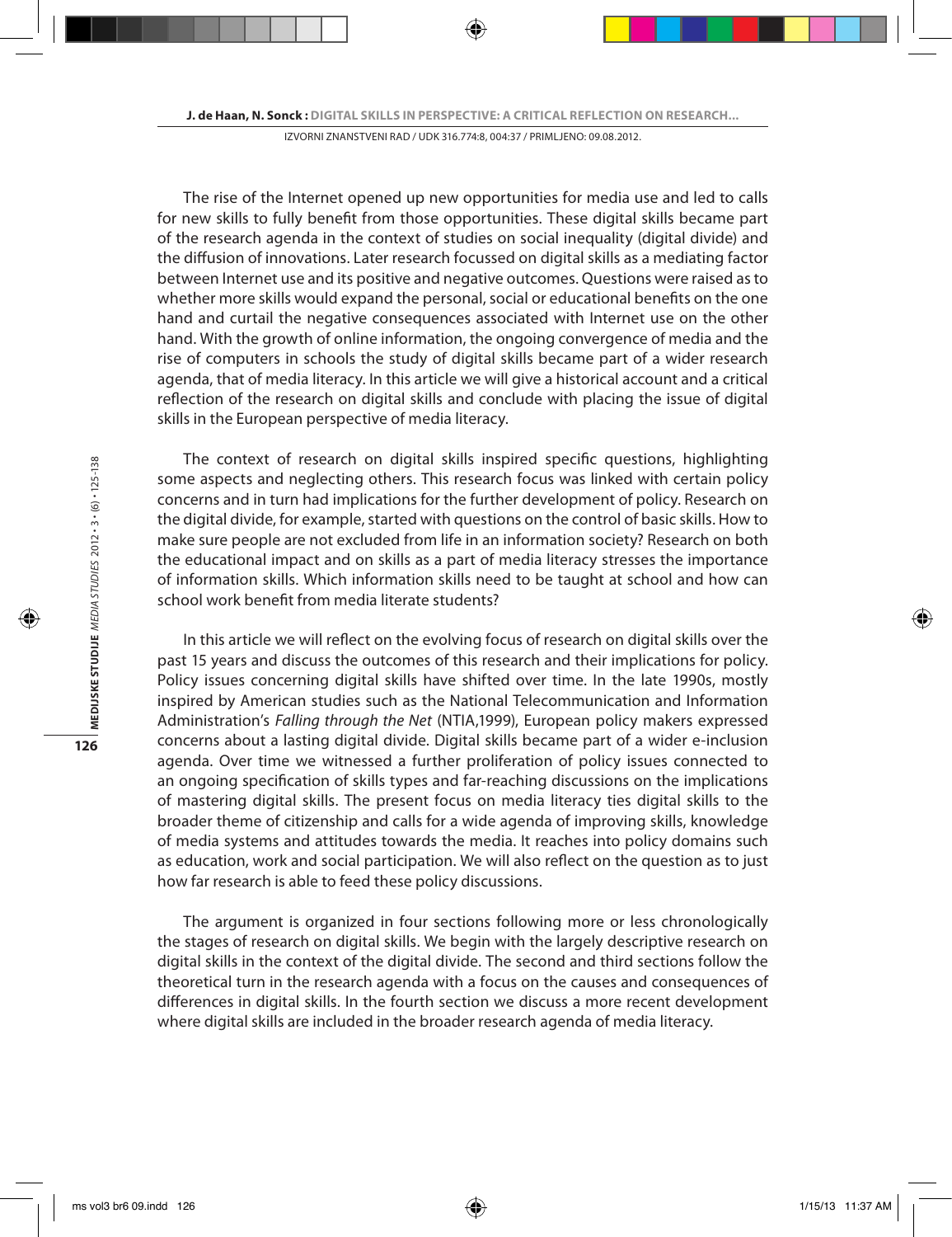### **DESCRIBING INEQUALITIES IN DIGITAL SKILLS**

Some 15 years ago the OECD (1997) recognized that the skills to handle information and communication technologies (ICT) were becoming a key attribute for life in an information society. These digital skills were seen as crucial for communication and processing information. OECD referred to these skills as 'informacy', distinguishing them from both literacy (the ability to use information from books, newspapers and magazines) and numeracy (the ability to handle quantitative information). These skills were seen as the tools to increase the potential to use computers for a variety of applications.

Concerns about digital skills were initially framed within the debate about the digital divide. In 1995 this concept of 'digital divide' was launched into our vocabulary by journalists Jonathan Webber and Amy Harmon of the LA Times (Gunkel, 2003: 501). It became more widely known when Al Gore started using it in May 1996. The initial thinking on the digital divide focused on the differences across households and citizens in terms of having (home) access to the Internet. In many countries the diffusion of Internet access was measured. Some noteworthy initiatives include the Eurobarometer Internet surveys<sup>1</sup> and the North American '*Falling through the net'* series (NTIA, 1998, 1999).

The debate about the digital divide was soon extended to include inequalities in digital skills. A gap was perceived between those who could effectively use new information and communication tools and those who could not. Eszter Hargittai (2002) referred to varying levels of digital skills as a 'second-level digital divide'. With growing penetration rates she considered the digital divide to be less about having or not having access to the Internet, but rather on the degree of Internet skills required to participate in society. She identified at least seven significant socio-demographic factors for both access and skills along which differences could be described. These included income, educational level, gender, age, employment status, ethnicity and type of household (e.g. single-parent).

The concept of the digital divide has often been criticized for its simplistic binary representation (Gunkel, 2003), in other words, with regard to skills, that either one is able to effectively use ICTs or not. In the place of this binary form is a complex continuum with some people capable of little, others with extensive skills and many in between.

Other critiques was directed towards the static nature of the divide, as if it were impossible to cross. Focussing on the dynamics of inequalities delivers a more realistic picture: a non-user today can be a user tomorrow. This picture emerges when the inequality of technological access and digital skills is set within the framework of the diffusion of innovations. During this diffusion process an increasing number of people come to possess the technology and master its use. This diffusion generally follows a S-curve with a relatively slow beginning, followed by an acceleration and finally a slowing down at the end, as market saturation occurs (Rogers, 1995). The S-curve not only informs us about

 $\frac{1}{1}$  See for example: Eurobarometer 56.0 Information and Communication Technologies, Financial Services, and Cultural Activities, ZA3625 doi:10.4232/1.10944, and Eurobarometer 58.0 Services of General Interest, New Technologies, ICT, Health, Environment, and Public Safety, ZA3692 doi:10.4232/1.10952 (19.12.2012).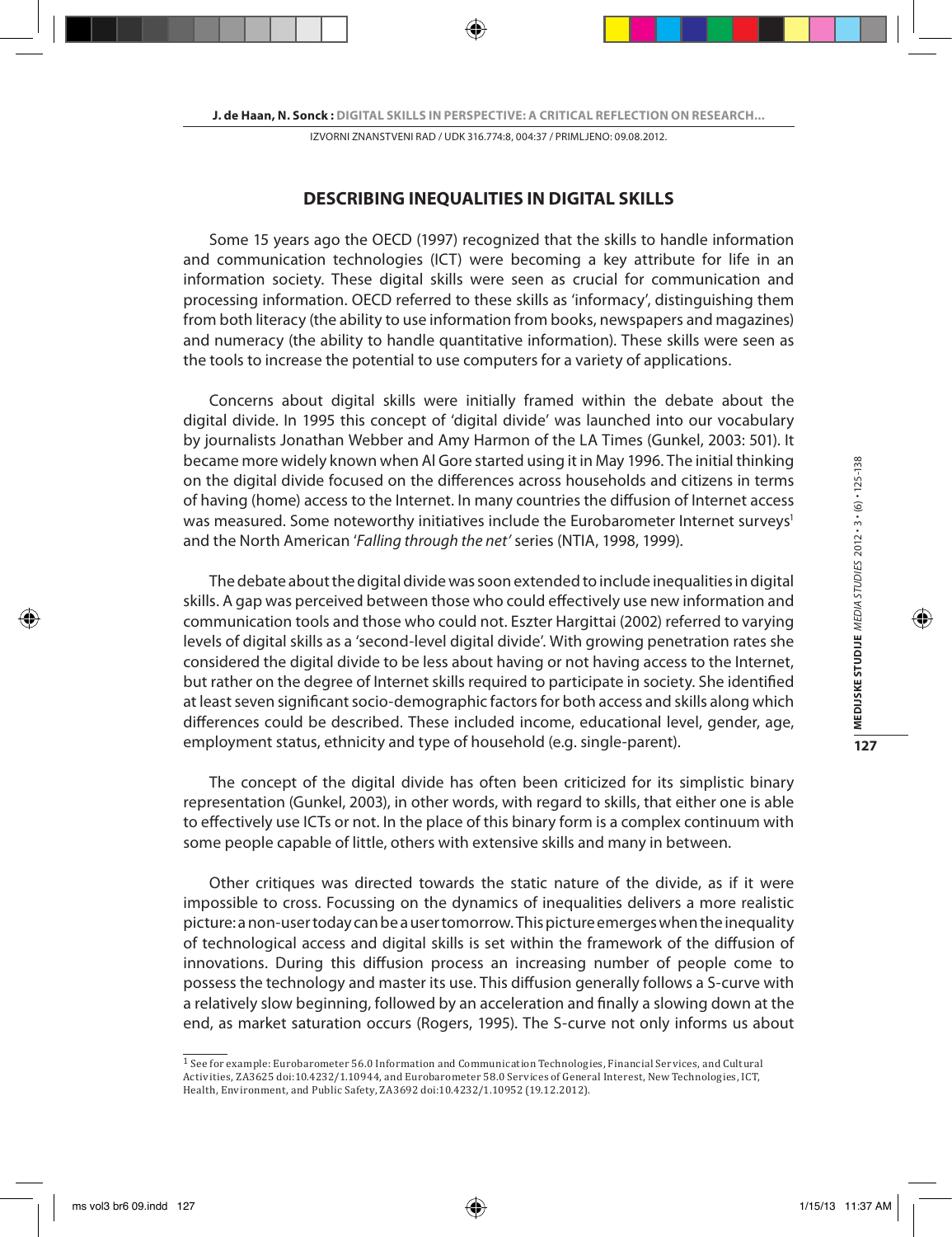the degree of diffusion of a product or an idea in society, but it also provides information about the moment product or idea is adopted by one individual compared to another. Dividing the curve into five stages provides a typology of adopter types: innovators, early adopters, early majority, late majority and laggards (Rogers, 1995). Technology-minded people are often among the first to adopt a new technology, while others prefer to wait. Early adopters have more experience and capabilities in handling new media compared to late adopters. The late majority and especially the laggards are relatively late with their decision to adopt the innovation (Rogers, 1995; De Haan, 2003).

The dynamics of the digital divide placed shifting emphasis on socio-demographic factors. In the early stages the digital divide was strongly related to gender, with men having more digital skills than women. Shortly after women caught up with men gender was no longer regarded as a strong indicator for access to technology. Levels of access to new media as well as the skills to operate these technologies turned out to be more strongly related to age and educational level. At the early stages of the diffusion curve, gender and income particularly distinguished between users and non-users. Later on the curve the relative weight of educational level and especially age became more important (De Haan, 2010).

As digital skills seem to influence who participates fully in an information society and who does not, most Western countries have launched public and private initiatives to raise the level of digital skills among the population. Not substantiated by academic research and possibly influenced by the simplistic binary conception of the digital divide, the popular belief at the time was that an increase in digital skills would not come naturally but required educational reform and training courses.

Schools have traditionally played a key role in imparting skills such as language and arithmetical ability. Around the year 2000 schools were also seen as the primary location where new generations would learn digital skills. Besides introducing PCs and Internet connections into schools, training teachers to use computers and raising the level of IT support at schools, many schools started providing special courses for students to improve their digital skills. However, the influence of schools on acquiring digital skills has proved to be very limited (De Haan and Huysmans, 2002). This finding also concurs with statements by pupils themselves that they learned most from experimenting themselves. Differences in digital skills between teenagers reflected the home setting in which they grew up. Both the equipment in the household and the characteristics of the parents influenced the level of digital skills. The presence of a PC in the household where a teenager grew up proved to be a strong indicator. Furthermore, teenagers with access to the Internet at home and a PC in their own room turned out to possess more digital skills than those without these facilities in their home situation. In line with the diffusion of innovation theory, teenagers who have had more years of experience in using a PC turned out to be more digitally skilled. The characteristics of the parents - their average education level, the PC experience they have acquired at work and the presence of a father in the household – had no direct influence on the digital skills of their children. They did however help to explain the degree to which households possess a technological infrastructure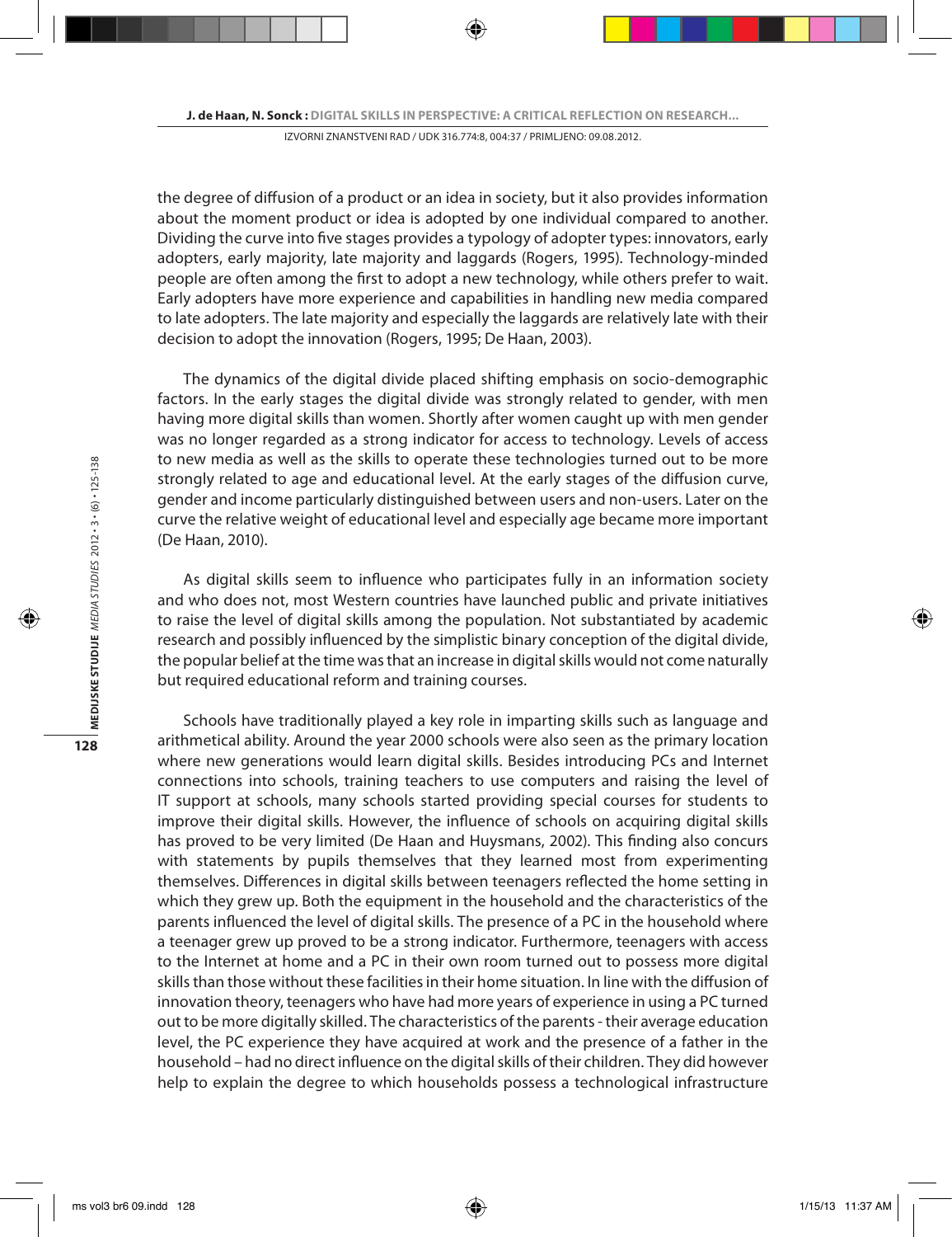that is evidently so important for young people (De Haan and Huysmans, 2002). These characteristics overshadowed the efforts made by schools and teachers to increase the digital skills of their pupils. To make matters worse for the educational system, no clear indications were found for a compensation effect: the use of computers at school did not help children lacking computer facilities at home to catch up with their fellow students who live in more ICT privileged homes. Digital skills turned out to be gained largely at home by learning through experimentation.

Outside the educational context the spread of technological innovations has made demands on the skills of people at work in particular and on citizens in general. The rise of the PC and the Internet also generated a demand for increased computer skills. Many courses and other opportunities for on-the-job training were offered at the workplace, and employers and employees assumed joint responsibility to enable the latter group to develop and utilize digital skills.

Around the turn of the century training courses were also offered for people not in school or at work. Such courses bloomed and included both public free initiatives as well as private market initiatives. At the European level a curriculum was developed for navigating the 'electronic highway': the European Computer Driving Licence (www.ecdl. com). Clearly there was a high demand for these initiatives for courses were organised even in the backrooms of local pubs. Older persons in particular were looking for alternative learning pathways, when they decided to take the new highway. Notwithstanding the uncertainty among this group with regard to the new technological opportunities Eurostat (2006) concluded that self-study via learning-by-doing was the most important learning strategy to obtain basic computer or Internet skills, followed by help from the social network. Informal assistance came from colleagues, relatives and friends, although the often acclaimed help from children and/or grandchildren did not turn out to be very successful (Duimel, 2007).

Discussing inequalities in digital skills within the framework of the digital divide highlighted the need for a new type of skills seemingly unrelated to previous types. This stimulated the isolated examination of digital skills, neglecting the broader context of media literacy. Policy efforts were mainly concentrated on bridging the gap, which often led to a technology push in schools and public facilities. In a somewhat instrumental focus on basic skills, courses were set up but proved to be more helpful to the elderly and low educated people than to high school students. Furthermore these efforts were detached from other measures and tools, and were only later integrated in a wider e-inclusion agenda.

### **EXPLAINING DIFFERENCES IN DIGITAL SKILLS**

The first phase of digital divide research was mainly descriptive. It focused on recording the presence or absence of information and communication technology (ICT) and on determining whether gaps in access and digital skills were closing or widening. Although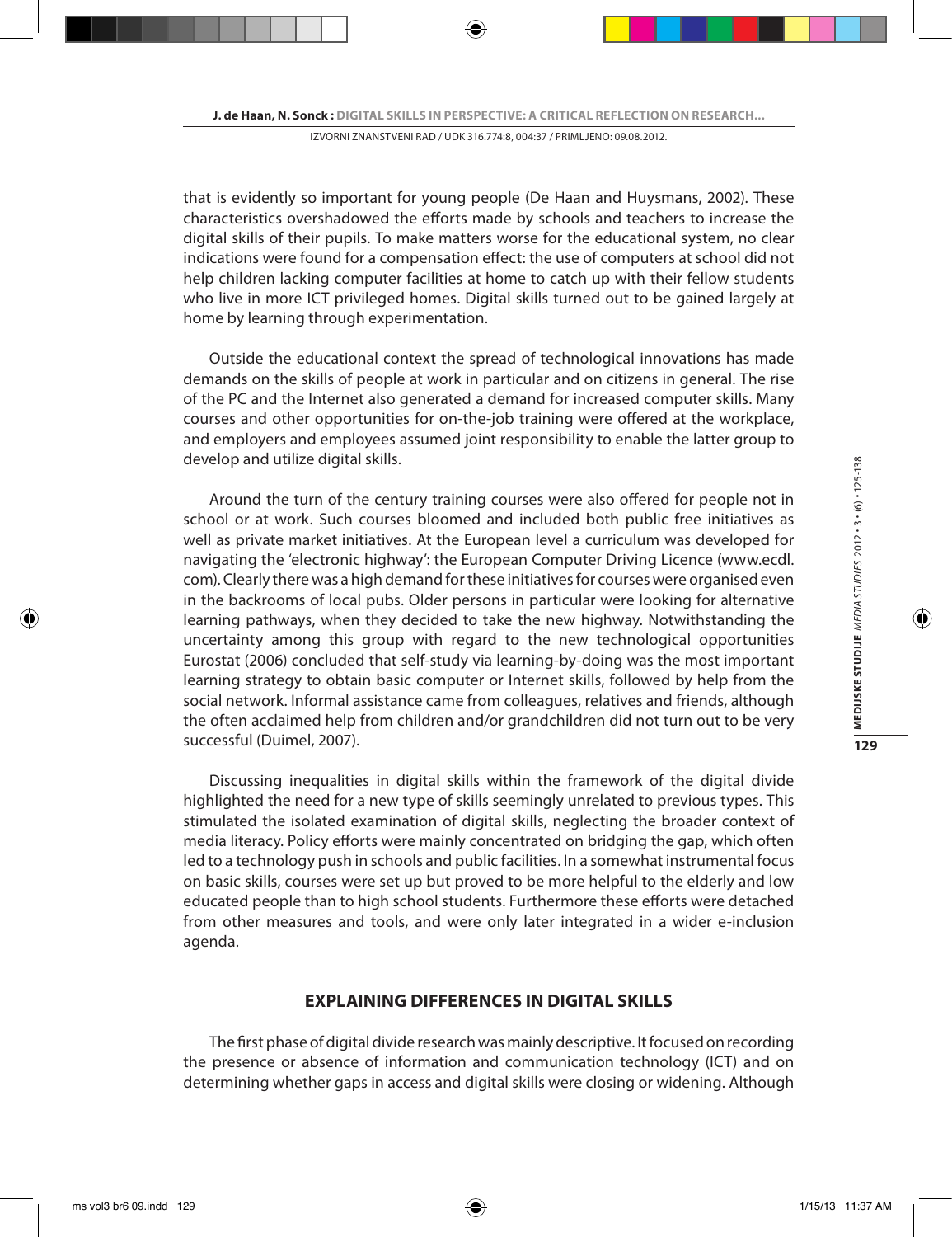it connected a set of socio-economic characteristics to the distribution of access or skills, it failed to take the causes of these inequalities into account (De Haan, 2004; Van Dijk and Hacker, 2002). At best multivariate analysis was applied in order to establish which of the characteristics was most important (Robinson et al., 2003), or it proposed more sophisticated methodological tools to measure the closure or widening of the digital divide (Martin, 2003). Given the rising importance of digital skills in knowledge societies the question into the causes of the skills disadvantage was unavoidable.

In the second phase various social science disciplines were called upon to explain differences in access and skills: the *uses and gratification theory* from communication science, the *model of media attendance* from social psychology and *resource theory* from sociology.

The *uses and gratification theory* accounts for differences in people's motivation for media usage and access (Katz et al., 1973). Based on a specification of needs, this theory aims to explain differential patterns of media exposure resulting in intended and unintended gratifications and other consequences at the personal level. This theory emphasizes the active role of the user, and more so over time since the central question has shifted from 'what do media do to people?' to 'what do active audience members do with the media?' (Ruggiero, 2000). As the focus of this theory is more on usage than on skills we will not discuss it in more detail.

Based on Albert Bandura's (1986) social cognitive theory the social psychologists Robert LaRose and Matthew Eastin (2004) presented the *model of media attendance*. This model assumes that behavior is largely determined by expected outcomes and these expectations are in turn formed by a person's own experience (enactive learning) or by observing the behavior of others (observational learning). Prior media consumption, habit strength, self-efficacy and self-regulation play a central role in this theory.

Lastly, the *resource theory* was introduced to explain differences in access, skills and usage (De Haan and Rijken, 2002). This theory assumes that differences in skills can be explained by differences in constraints between individuals. People are constrained in their possession of various kinds of resources: material, cognitive, social and time resources. This distinction draws on the work of the sociologists Pierre Bourdieu (1984) and James Coleman (1990). In short, material resources refer to the technological equipment at hand or the income to buy these assets. Cognitive resources are the mental competences or available knowledge to acquire digital skills. Social resources refer to the social network of a person and the help that can be mobilized through this network. For some topics, time resources are added to the explanatory model, meaning the amount of (free) time available. The general assumption is that more resourceful people will acquire digital skills earlier than people with fewer resources (cf. Rogers, 1995). Social resources may partly explain differences in digital skills between age groups and educational groups and fully explain differences between people who do household work and those who are in paid employment (De Haan and Rijken, 2002). Material resources also matter. Disposable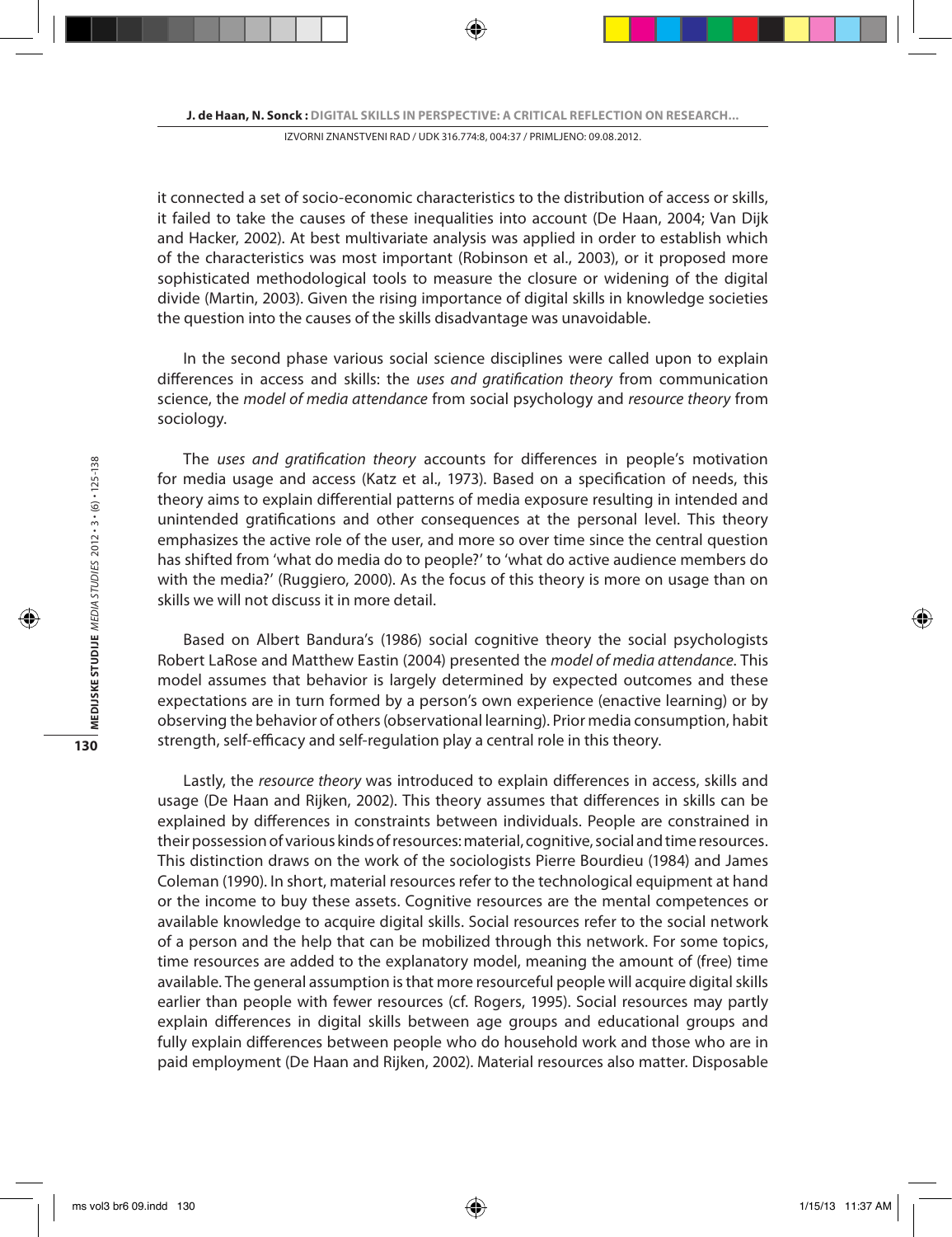income is a barrier to the acquisition of digital skills especially for the economically inactive. Having access to computer facilities in several locations also influences the level of digital skills. Multiple access (at home, at school, at work) is associated with more skills. Ethnic minorities in particular seem to benefit from multiple access. A lack of cognitive resources proves to be a hindrance for both the low-educated and for ethnic minorities (De Haan, 2010).

Resource theory has highlighted that differences in skills is not related solely to differences in infrastructure; social embedding and cognitive capacity also matter. Those with more literacy skills also have more informacy skills. These insights have opened the door for more integrated policy.

## **ASSESSING CONSEQUENCES OF DIFFERENCES IN DIGITAL SKILLS**

The early studies on the digital divide neglected to investigate the consequences of inequality in access. This rapidly changed when alarming messages hit the headlines like 'the Internet makes you lonely'. This news message resulted from a publication by American psychologists called the Internet paradox (Kraut et al., 1998). How could a social technology like the Internet result in a decrease in social involvement? It turned out that at the moment of investigation there were too few people online for wider social contacts and the innovators who were online might not have been the people with the highest social talents. A few years later the situation had changed and Robert Kraut et al. (2002) revised their conclusions.

In Europe the social implications of Internet use became part of the e-Inclusion strategy of the Lisbon agenda. A landmark was the Riga Ministerial Declaration<sup>2</sup> on 'ICT for an inclusive society' signed on 11 June 2006 by 34 European countries which promoted a broad definition of e-Inclusion:

*eInclusion means both inclusive ICT and the use of ICT to achieve wider inclusion objectives. It focuses on participation of all individuals and communities in all aspects of the information society. eInclusion policy, therefore, aims at reducing gaps in ICT usage and promoting the use of ICT to overcome exclusion, and improve economic performance, employment opportunities, quality of life, social participation and cohesion.*

The Riga Declaration set concrete targets for European states, to be achieved by 2010 in four priority areas, including promotion of digital literacy.

The e-Inclusion objectives have a strong focus on economic benefits. As labour markets are transforming and the new economy calls for a different skill base (information literacy rather than physical strength), the focus in research is directed to the influence of digital skills on labour market participation and on productivity. In this context digital skills are often referred to as e-skills, with particular stress on those skills needed to be

<sup>2</sup> http://ec.europa.eu/information\_society/events/ict\_riga\_2006/doc/declaration\_riga.pdf (09.09.2012).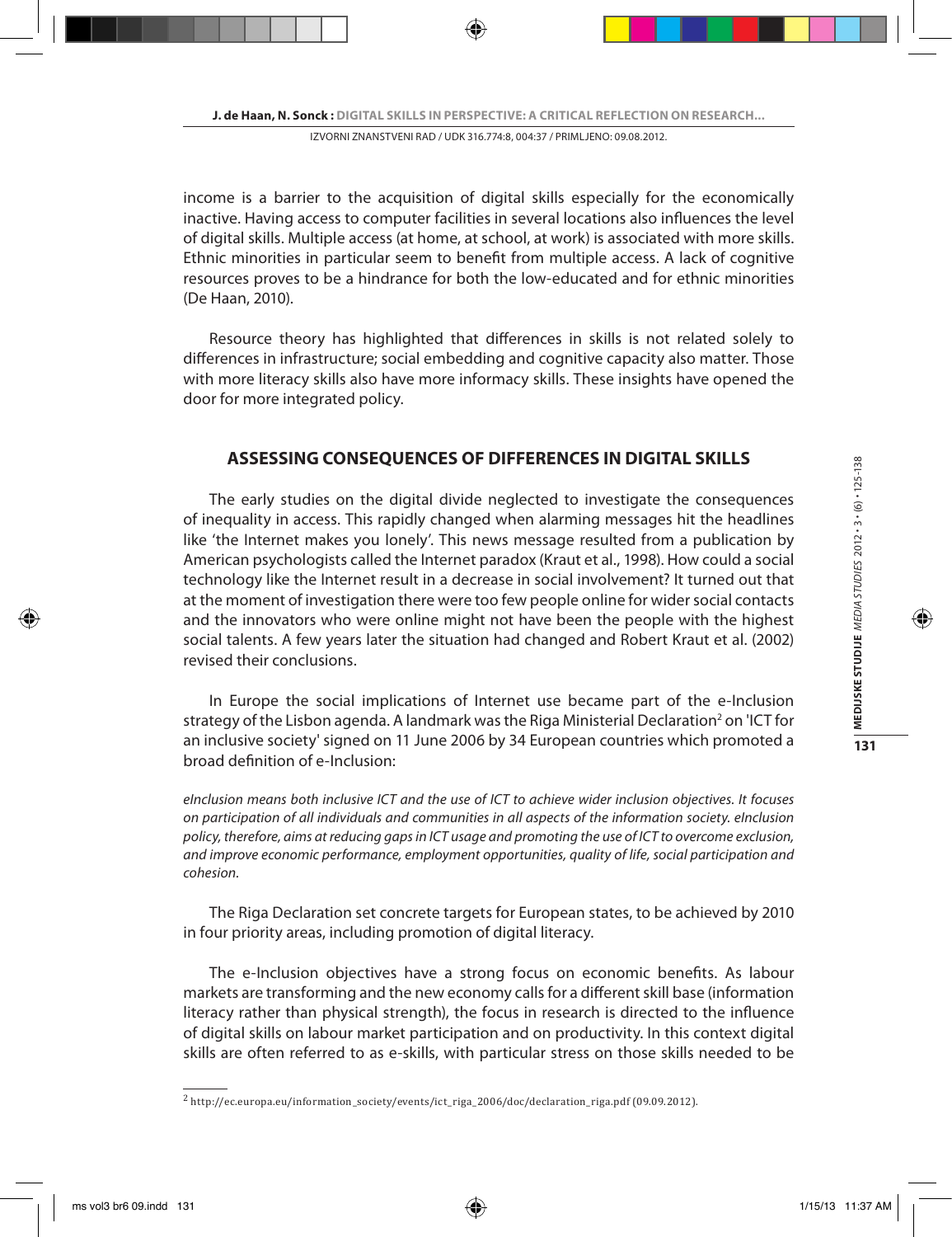productive in the labour market. The complexity of these skills ranges from basic skills to high technical competence and is often linked to the level and sector of work.

A broad research agenda has focused on the influence of digital skills in a changing labour market. Two competing views are relevant here. According to the upgrading perspective, the new economy is associated with growth in information intensive sectors. Typically, these involve more knowledge workers and the demand for higher educated people with more digital skills and literacy. These skills significantly differ between the employed and the unemployed, with the former being more digitally skilled (Van Damme et al., 2005). On the other hand the downgrading perspective emphasises the deskilling of labour (Steijn and Tijdens, 2007) with machines taking over a lot of thinking (e.g. the need for supermarket cashiers to learn prices by heart being replaced with scanners), and large groups of workers doing manual work (e.g. digging up streets to install cable infrastructure). Given these divergent trends on the labour market the consequences of lacking sufficient digital skills can be quite serious for lower educated people and for the unemployed, in that this affects their opportunities for active labour market participation or for moving ahead in their profession (Van Ingen et al., 2007). Learning to work with computers may lead to a large improvement in productivity, which for a large part will return to the employees in the form of higher wages (Weda et al., 2008). This learning process may also spare people from ending up in low skilled, routine driven jobs.

New technology not only plays a role in economic participation, it also affects all spheres of life. Digitisation is changing, amongst others, the way we use media (Jenkins, 2006), the way we shape our social lives (Wellman et al., 2001), the way we use public information (Van Deursen and Van Dijk, 2009), the way we learn (Tapscott, 1998), and Nicholas Carr (2010) even claims that it is changing the way we think, read and remember. In all these fields promoting digital skills can result in empowerment and bring disadvantaged groups into an information society.

From the standpoint of e-Inclusion special attention has been paid to those who are lagging behind in the diffusion process. The elderly, low educated people, unemployed and ethnic minorities have been slow to adopt new technology and acquire sufficient digital skills. It is critical to assess the effects of the skills-biased technological change on the position of less-educated people and people currently out of work. For older people, social involvement is important and Internet use can enhance their feeling of 'belonging.' For members of ethnic minorities it seems that more digital skills and better (social) integration go hand-in-hand (Van Ingen et al., 2007).

The focus on consequences highlighted the need for a broad research agenda with digital skills in a pivotal position. The impact of ICT runs mainly though variations in use closely tied to differences in skills. Showing the consequences gave new inspiration to policy targeting the improvement of skills.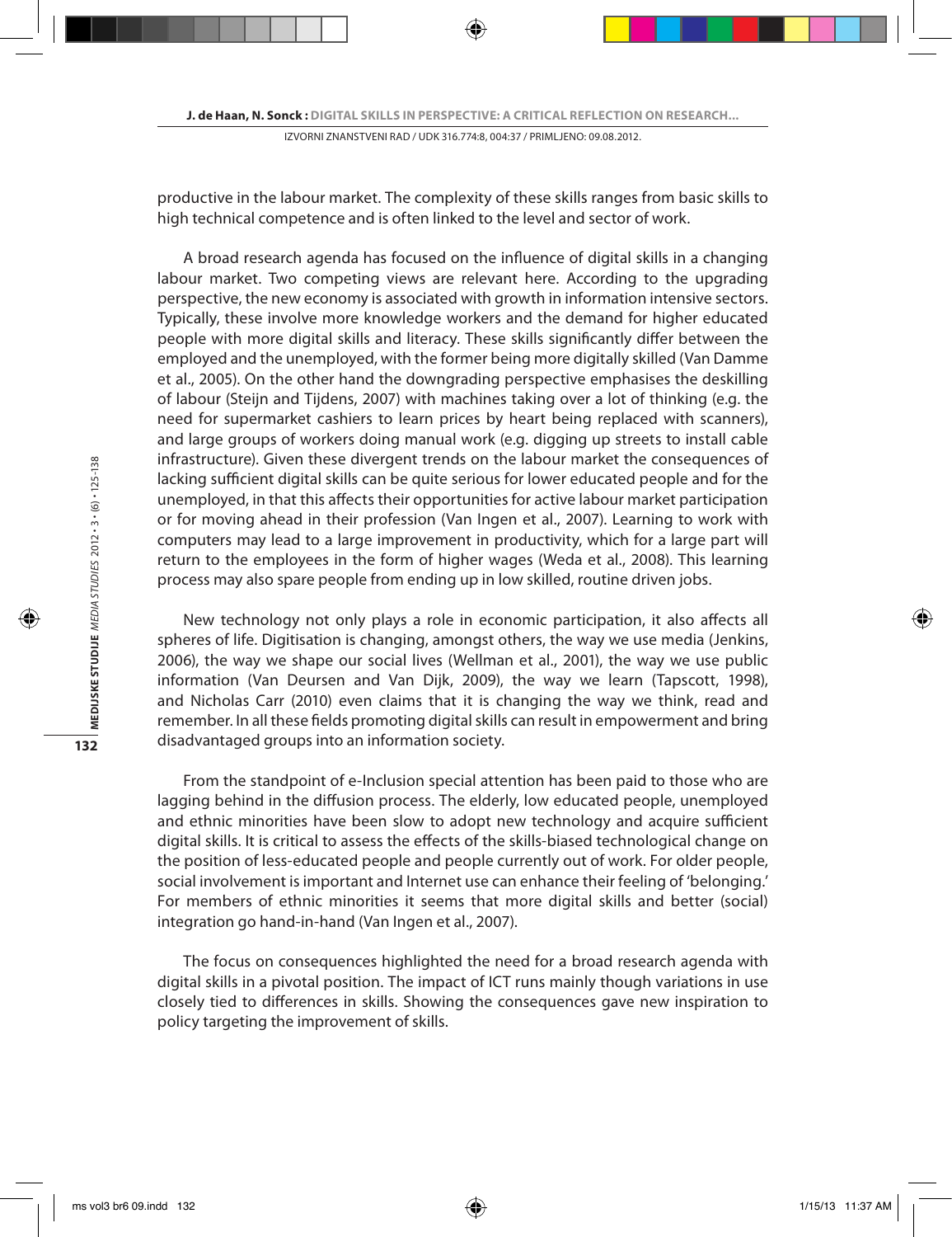### **PLACING DIGITAL SKILLS IN A BROADER CONTEXT**

In the context of the discussion on the digital divide, the skills to handle information and communication technologies have often been referred to as basic skills. Examples include competences such as knowing how to start a word processor, attach files to an e-mail, click with a mouse or copy a file to a floppy disk. Of course when computers were introduced to the work place more advanced skills were soon needed, as the discussion of the complexity of skills in previous section illustrates. Young people apparently had little trouble mastering the basics and were somewhat misleadingly called 'digital natives' (Prensky, 2001). Their ability to handle online information was not to be overestimated, however, and their skills were no guarantee that they would stay out of trouble in the risky environment that the Internet can be (Livingstone et al., 2012). It was soon realized that there were more aspects to digital skills than basic competences. There are many types of skills. They exist on a continuum rather than taking the form of a simple binary opposition (being skilled or not), and the value of these skills varies depending on the social circumstance (Gunkel, 2003: 506).

An early approach to clarify the concept of digital skills was made by Jan Steyaert (2000) who categorized these skills in three groups: instrumental skills, structural skills and strategic skills. He referred to basic skills as *instrumental skills*, knowing how to deal with the technology as such, in other words keyboard knowledge (there is a dimension of complexity to these skills). A second cluster of skills he called *structural skills* which refer to the (new) structure in which information is contained, for instance the skill to make use of hypertext (jumping via keywords to other information sources) or looking for dynamic information (via discussion sites, rather than via static information on websites). The use of search engines and especially the capacity to search, find and evaluate information also fall within this category. Thirdly, the term *strategic skills* includes the basic readiness to search proactively for information, the attitude of taking decisions based on available information and the continuous scanning of the environment for information that is relevant to work or personal life. This classification was further developed by Alexander van Deursen and Jan van Dijk (2011) who subdivided the structural skills into formal Internet skills (skills of navigation and orientation) and information Internet skills (skills to fulfil their information needs). An important contribution of their work is the quantitative measurement of these types of skills based on performance tests of around 100 people. In the Netherlands, the level of operational and formal Internet skills was found to be quite high, while Van Deursen and Van Dijk (2011) concluded that the level of information and strategic Internet skills was 'questionable'.

By distinguishing between different types of skills they were also able to show that some groups perform better on basic skills while other groups stand out with more advanced skills. In general, highly educated people turned out to be more skilled than low educated people, while young people excel mainly in basic and formal skills with their information skills leaving room for improvement. This latter finding corroborates messages from teachers who complain that young people's capacity to adequately handle information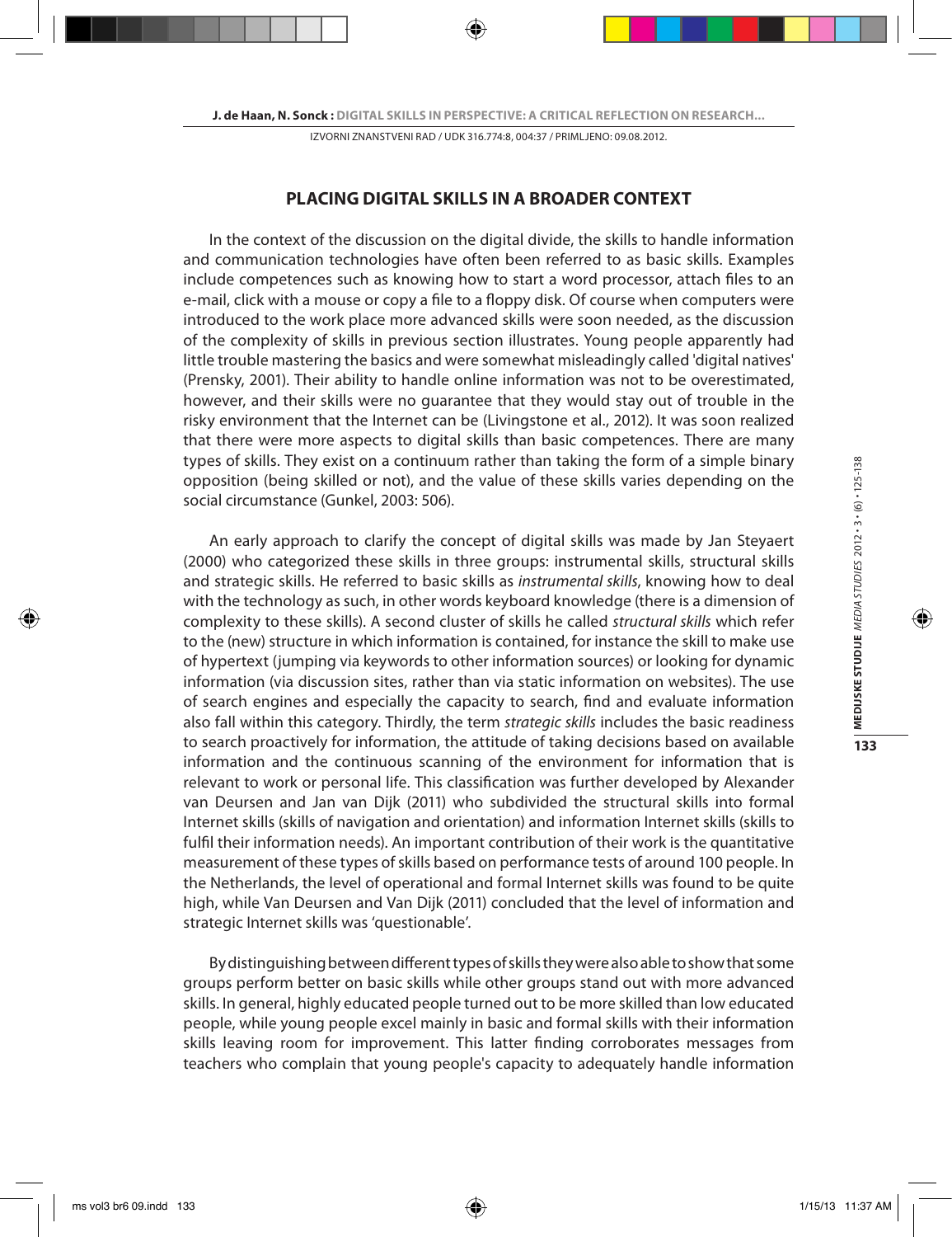is quite poor. The Joint Information Systems Committee (2008: 12) concluded that young people have a poor understanding of their information needs, find it difficult to develop effective search strategies and spent little time on evaluating information, either for relevance, accuracy or authority. Having access does not guarantee the comprehension of content. Young people thus show considerable *hands-on* experience which should not be confused with *heads-on* interpretation.

The difference in competencies illustrates the relevance of treating skills as a multifaceted concept. Given this complexity it is no surprise that different names have been presented for various forms of literacy: digital literacy, information literacy and visual literacy. Some aspects of literacy are also relevant for using media other than digital. Steyaert (2000) already noted that the issue of information skills is not restricted to digital media, thereby blurring the difference between informacy and literacy. The recent convergence of media platforms also makes it less relevant to distinguish skills for separate media. For integrating various kinds of skills useful for different platforms the concept of media literacy seemed more appropriate. Sonia Livingstone (2003) defined media literacy as the ability to access, analyse, evaluate and create messages across a variety of contexts. This four-component model has the advantage of applying equally well to print, broadcasting and the internet. Many other definitions have been given; most of them are not restricted to skills but refer to a combination of skills, knowledge and attitude (e.g. Livingstone, 2009).

There is growing consensus on the relevance of improving media literacy, however it is not yet clear what aspects of media literacy should first be developed and how. Being digitally literate thus not only refers to being able to understand digital information, but also to using digital information in a critical way and for one's own good, as well as being able and willing to participate in a digitalized society. Many different organizations are involved in activities that aim to achieve the goal of increasing media literacy. The educational system is often considered to be a primary actor for teaching more advanced skills. However, most curricula are tightly packed and it is hard to find sufficient room for a concept as broad as media literacy. In the labour market the search for the most suited policies to enhance e-skills also continues. The same holds for the best approaches to include all citizens by improving their digital skills or even broadening their media literacy.

## **CONCLUSIONS AND DISCUSSION**

Fifteen years of research on digital skills shows a history of growing complexity and increasing relevance for policy. Research has abandoned a simplistic binary conception of these skills and embraced approaches that treat differences in skills as a multifaceted spectrum. These approaches distinguish different types of skills and allow for variations on each dimension. There is continuing discussion on which types of skills should be distinguished and there are serious problems with the measurement of digital skills. Although performance tests are the most reliable method for a valid measurement,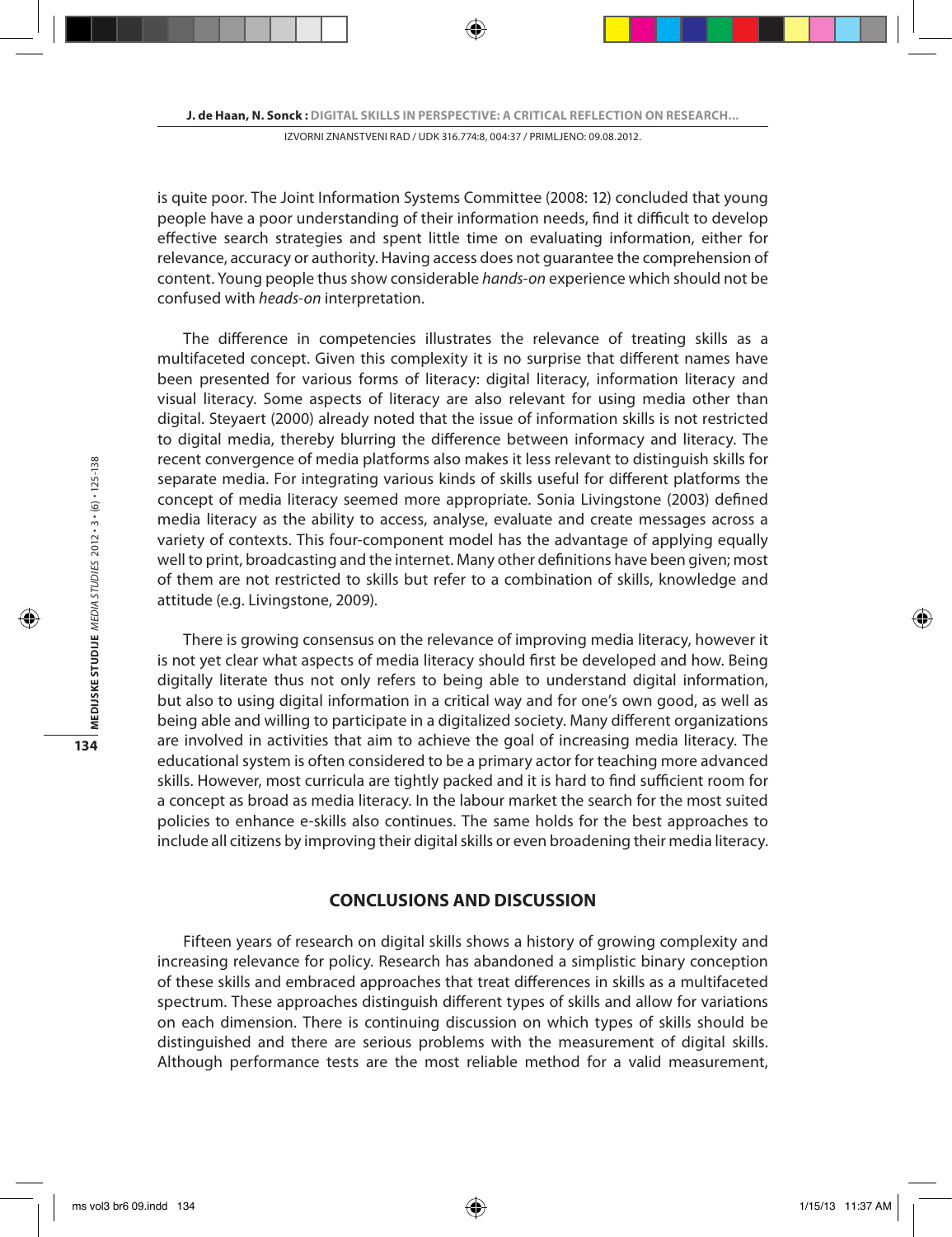they require extensive tools and large time investment by the respondents. From a cost perspective this research needs to be restricted to small-scale experiments. However, investigating distributions in skills among a population and establishing the consequences of differences in skills require large-scale population research. This kind of research has to rely on self-reports (Sonck et al., 2012). These reports are obviously subject to over- and/ or under-estimation. Validation of a set of questions for a survey to measure digital skills is still needed (see Van Deursen and Van Dijk, 2010 or Hargittai, 2005). The problems of classification and measurement, for obvious reasons, even increase when digital skills became part of a wider media literacy agenda.

A broader focus on the causes and consequences of digital skills enables us to move beyond techno-deterministic views on the impact of technology. The availability and characteristics of technology are not the only factors that influence who is acquiring what kind of skills and with what consequences. The acquisition of skills is embedded within a wider set of both online and offline factors. Modelling how these factors are related to each other is an ongoing task for research. In order to grasp the consequences of differences in skills it is important to distinguish between direct and indirect effects. Whether it concerns economic performance, employment opportunities, quality of life or social participation, all aspects of life will be directly influenced by digital skills as well as by other factors independent of skills, while some factors exert their influence via skills. This approach will result in a more balanced view on the impact of digital skills.

As the initial research on digital skills was tied up with a simplistic view of the digital divide it comes as no surprise that it coincided with equally elementary policy interventions. In the early years of internet penetration, governments supported a technology push. Policy was directed towards more computers and Internet connections in homes, schools, public facilities and workplaces, followed by training courses in basic digital skills. The broader contextualization of digital skills within a framework of media literacy contributes to questions on who should learn what and where. There is no hard standard on what a single individual should be able to do with media. This is dependent on needs, contexts and desired outcomes. The primary responsibility for acquiring digital skills lies with individuals themselves. However for improving individual and collective outcomes supportive policy can raise the skill level in information societies.

#### **References**

>Bandura, Albert (1986) *Social foundations of thought and action: a social cognitive theory*. Englewood Cliffs, NJ: Prentice Hall.

>Bourdieu, Pierre (1984) *Distinction, a Social Critique of the Judgment of Taste*. London/New York: Routledge & Kegan Paul.

>Carr, Nicholas (2010) *The shallows: How the Internet is Changing the Way We Think, Read and Remember*. London: Atlantic books.

>Coleman, James (1990) *Foundations of Social Theory*. Cambridge: The Belknap Press.

>De Haan, Jos (2003) IT and Social Inequality in the Netherlands, *IT and Society* 1 (4): 27-45.

>De Haan, Jos (2004) A Multifaceted Dynamic Model of the Digital Divide, *IT and Society* 1 (7): 66-88.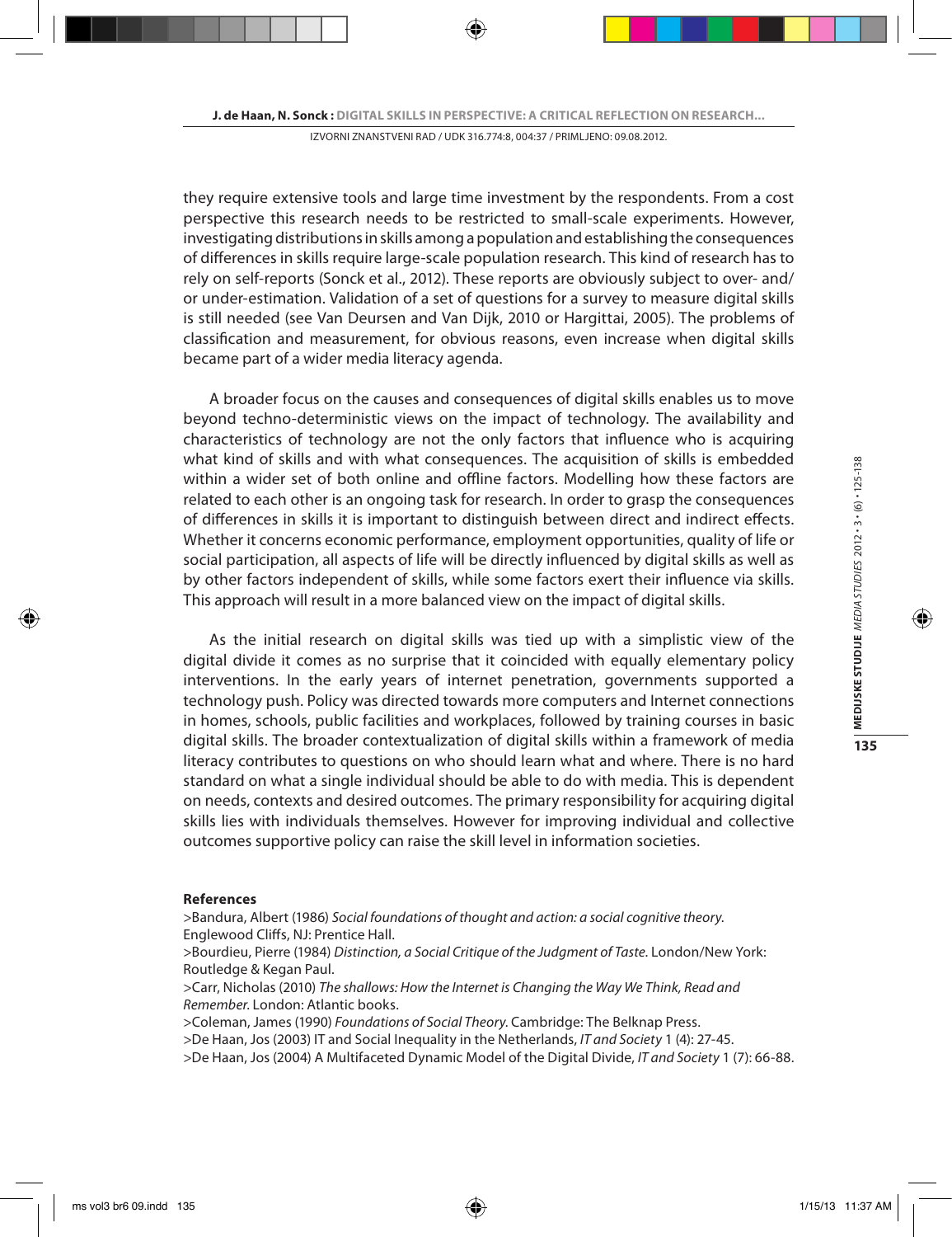>De Haan, Jos (2010) Late on the Curve: Causes and Consequences of Differences in Digital Skills, pp. 292-308 in Ferro, Enrico, Kumar Dwivedi, Yogesh, Gil-Garcia, Ramon and Williams, Michael (eds) *Handbook of Research on Overcoming Digital Divides: Constructing an Equitable and Competitive Information Society*. Hershey, PA: Information Science Reference.

>De Haan, Jos and Huysmans, Frank (2002) *Van huis uit digitaal; verwerving van digitale vaardigheden tussen thuismilieu en school*. The Hague: The Netherlands Institute for Social Research | SCP. >De Haan, Jos and Rijken, Susanne (2002) The Digital Divide in the Netherlands: The Influence of Material, Cognitive and Social Resources on the Possession and Use of ICTs, *Electronic Journal of Communication*, 12 (1&2).

>Duimel, Marion (2007) *Verbinding maken: Senioren en Internet.* [Making Connections: Older People and Internet]. The Hague: The Netherlands Institute for Social Research | SCP.

Eurostat (2006) How Skilled are Europeans in Using Computers and the Internet? *Statistics in focus*  17/2006.

>Gunkel, David (2003) Second Thoughts: Toward a Critique of the Digital Divide, *New media & society* 5 (4): 499–522.

>Hargittai, Eszter (2002) Second Level Digital Divide: Differences in People's Online Skills. *First Monday* 7 (4).

>Hargittai, Eszter (2005) Survey Measures of Web-Oriented Digital Literacy, *Social Science Computer Review* 23 (3): 371–79.

>Jenkins, Henry (2006) *Convergence Culture. Where Old and New Media Collide*. New York: New York University Press.

>Joint Information Systems Committee (JISC) (2008). *Information Behaviour of the Researcher of the Future*, http://www.jisc.ac.uk/media/documents/programmes/reppres/gg\_final\_ keynote\_11012008.pdf (07.08.2012).

>Katz, Elihu, Blumler, Jay and Gurevitch, Michael (1973) Uses and Gratifications Theory, *Public Opinion Quarterly* 37 (4): 509-523.

>Kraut, Robert et al. (2002) Internet Paradox Revisited, *Journal of Social Issues* 58 (1): 49-74. >Kraut, Robert et al. (1998) Internet Paradox: A Social Technology that Reduces Social Involvement and Well-Being? *American Psychologist* 53 (9): 1017-1031.

>LaRose, Robert and Eastin, Matthew (2004) A Social Cognitive Theory of Internet Uses and Gratifications: Toward a New Model of Media Attendance*, Journal of Broadcasting and Electronic Media* 48 (3): 258-377.

>Livingstone, Sonia (2003) *The Changing Nature and Uses of Media Literacy*, http://www2.lse.ac.uk/ media@lse/research/mediaWorkingPapers/pdf/EWP04.pdf (07.08.2012).

>Livingstone, Sonia (2009) *Children and the Internet. Great Expectations, Challenging Realities.*  Cambridge: Polity Press.

>Livingstone, Sonia, Haddon, Leslie and Görzig, Anke (2012) *Children, Risk and Safety Online: Research and Policy Challenges in Comparative Perspective*. Bristol: Polity Press.

>Martin, Steve (2003) Is the Digital Divide Really Closing? A Critique of Inequality Measurement in a Nation Online. *IT and Society* 1 (4): 1-13.

>NTIA (1998) *Falling Through the Net II: New Data on the Digital Divide.* http://www.ntia.doc.gov/ Washington: US Department of Commerce.

>NTIA (1999) *Falling Through the Net: Defining the Digital Divide, a Report on the Telecommunications and Information Technology Gap in America.* http://www.ntia.doc.gov/ Washington: US Department of Commerce.

>OECD (1997) *Literacy Skills for the Knowledge Society: Further Results from the International Adult Literacy Survey*. Paris: Organisation for Economic Co-operation and Development.

>Prensky, Marc (2001) Digital Natives, Digital Immigrants, *On The Horizon – The Strategic Planning Resource for Education Professionals* 9 (5): 1–6.

>Robinson, John, Dimaggio, Paul, and Hargittai, Eszter (2003) New Social Survey Perspectives on the Digital Divide, *IT and Society* 1 (5): 1-22.

>Rogers, Everett (1995) *Diffusion of Innovations*. Fourth Edition. New York: The Free Press.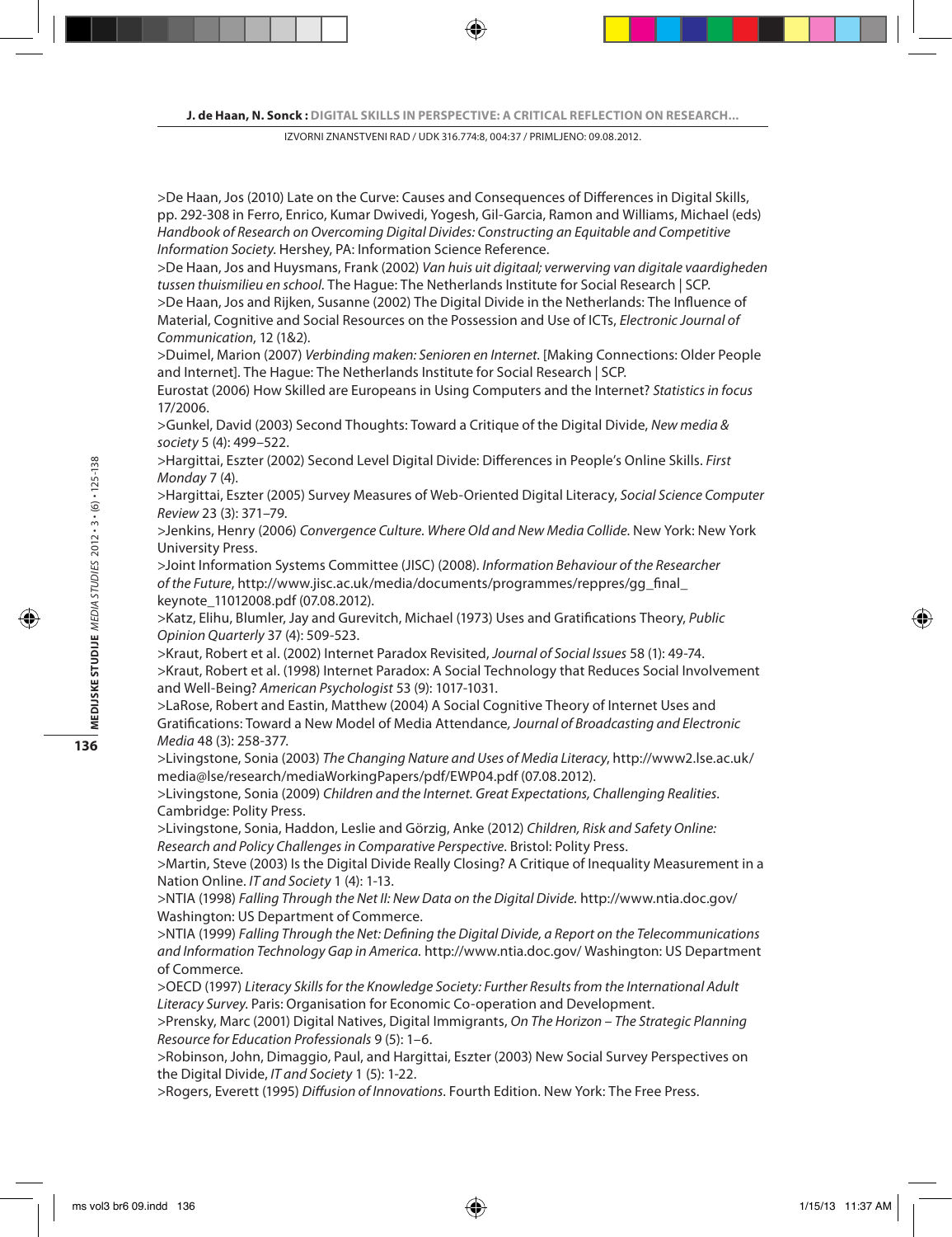>Ruggiero, Thomas (2000) Uses and Gratifications Theory in the 21st Century, *Mass Communication & Society* 3 (1): 3-37.

>Steijn, Bram and Tijdens, Kea (2007) The Use of ICT in the Workplace: Opening the Black Box, pp. 208-221 in Anderson, Ben et al. (eds) *Information and Communications Technologies in Society: E-Living in a Digital Europe*. London: Routledge.

>Sonck, Nathalie, Els Kuiper and Jos de Haan (2012) Digital Skills in the Context of Media Literacy, pp. 87-98 in Livingstone, Sonia, Haddon, Leslie and Görzig, Anke, *Children, Risk and Safety Online: Research and Policy Challenges in Comparative Perspective*. Bristol: Polity Press.

>Steyaert, Jan (2000) *Digitale vaardigheden; geletterdheid in de informatiesamenleving.* Den Haag: Rathenau Instituut.

>Tapscott, Don (1998) *Growing up Digital: The Rise of the Net Generation*. New York: Mc Graw-Hill. >Van Damme, Maike et al. (2005) *Verzonken Technologie; ICT en de Arbeidsmarkt* [Domesticated Technology: ICT and the Labour Market]. The Hague: The Netherlands Institute for Social Research | SCP.

>Van Deursen, Alexander and van Dijk, Jan (2009) Improving Digital Skills for the Use of Online Public Information and Services, *Government Information Quarterly* 26 (2): 333-340.

>Van Deursen, Alexander and van Dijk, Jan (2010) Measuring Internet Skills, *International Journal of Human-Computer Interaction* 26 (10): 891–916.

>Van Deursen, Alexander and van Dijk, Jan (2011) Internet Skills and the Digital Divide, *New Media & Society* 13 (6): 893-909.

>Van Dijk, Jan and Hacker, Ken (2002) The Digital Divide: As a Complex and Dynamic Phenomenon, *Information Society* (19): 315-326.

>Van Ingen, Erik, De Haan, Jos and Duimel, Marion (2007) *Achterstand en afstand; digitale vaardigheden van ouderen, laagopgeleiden, inactieven en allochtonen* [Disadvantage and Distance: Digital Skills of the Low-Educated, the Elderly, Ethnic Minorities and the Economically Inactive]. The Hague: The Netherlands Institute for Social Research | SCP.

>Weda, Jarst, Theeuwes, Jules and De Nooij, Michiel (2008) *Maatschappelijke baten van eVaardigheden: een verkenning* [Social Benefits of eSkills: An Exploration]. Amsterdam: SEO Economisch Onderzoek.

>Wellman, Barry et al. (2001) Does the Internet Increase, Decrease or Supplement Social Capital? Social Network, Participation and Community Commitment, *American Behavioral Scientist* (45): 437- 456.